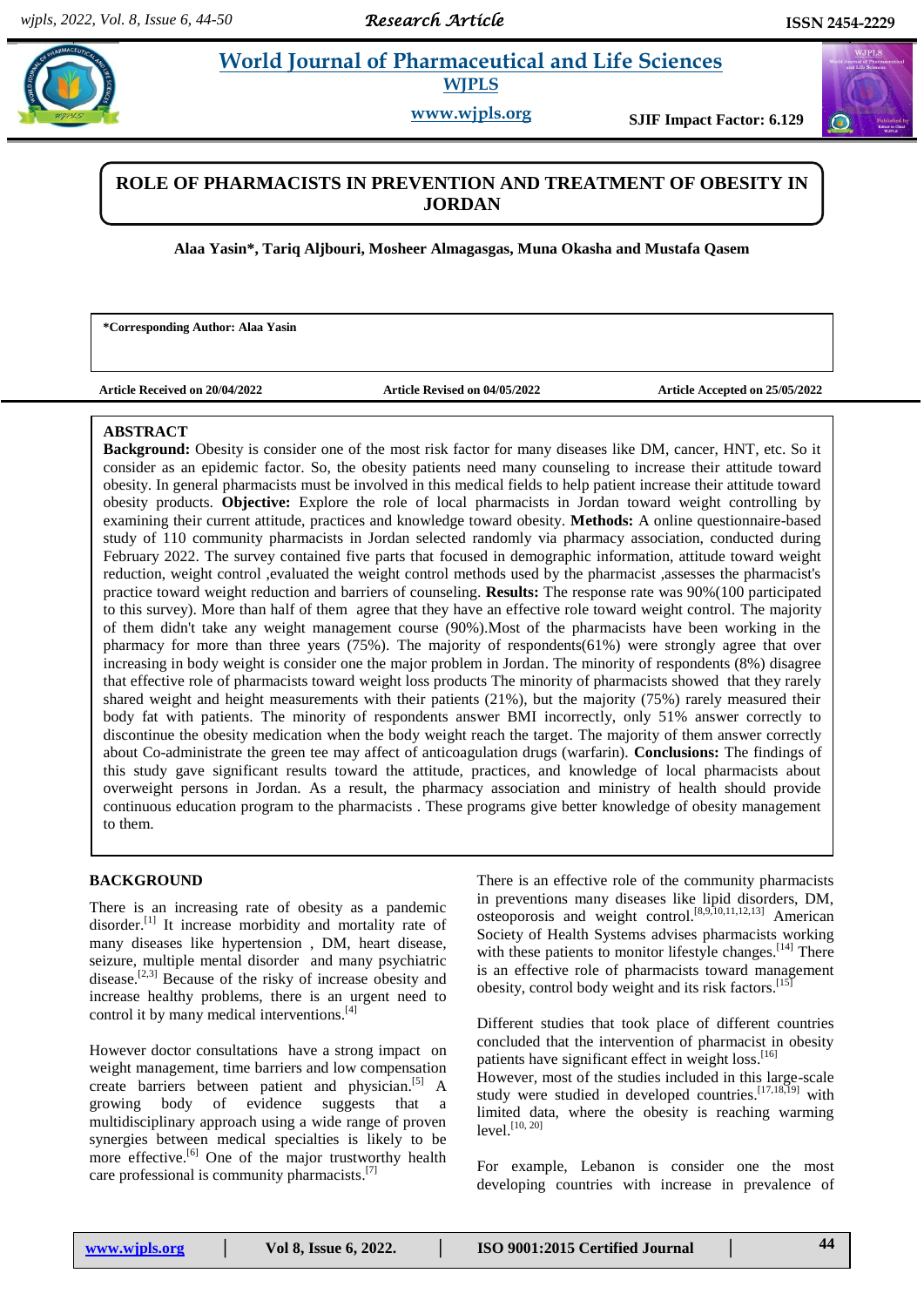obesity sharply especially between 1997 to 2009.<sup>[21]</sup> This increase in the widespread of childhood obesity has also been observed.<sup>[21, 22]</sup> The increasing prevalence of obesity in Lebanon requires the involvement of an interdisciplinary team of specialists in the effective treatment of obesity<sup>[23]</sup>, among whom Lebanese pharmacists are trusted and well known.<sup>[24]</sup>

In fact, an earlier survey of local pharmacists in Lebanon studying their role in treating high blood pressure found that most of them offered patients choices and behaviors related to lifestyle, smoking cessation, substance abuse, alcohol and healthy food.<sup>[24]</sup>

In addition, there is another study examining the role of pharmacists in complementary and alternative medicine (CAM) pharmaceuticals found that the majority of pharmacists surveyed believe it is the responsibility of the pharmacist to provide information about CAM products and safe use to consumers. [25]

So the purpose of this study is to explore the participation of pharmacists in Jordan in the prevention and treatment of overweight and obesity and, in particular, to explore their perceptions about their role in weight control, methods, services, barriers and current knowledge.

# **METHODS**

A online questionnaire-based study of 110 community pharmacists were selected randomly in Jordan, will conduct during February 2022. The survey contained five parts. The first part contained 8 questions related to demographic characteristics. Second part were concern to attitude toward obesity products which contain 7

**Table 1: Part One: demographic characteristics.**

questions. Third part contained 11 questions related to pharmacy practice toward obesity management .Forth part contained 8 questions related to the barrier to counseling. Five part contained 8 questions related to the knowledge of pharmacists towered these products. The results analyzed using SPSS.

# **RESULTS**

1- Part One: demographic characteristics

A total of 110 pharmacists were interviewed with 110 pharmacists completed the questionnaire (response rate 91%).

The majority of pharmacists (n=61) concentrated in Amman who participated in this study. More than half of them aged (62 %) between 31-40 years old age. Half of the respondents were male (45 %).

In terms of educational level, more than half of them surveyed had a bachelor's degree (52%) and 42% had an advanced degree, 22% had a Pharm D and 20% had a master's or doctorate. With regard to weight management course, the majority of them didn't take any weight management course (90%).

44% of pharmacists with over than 10 years of experience, 33% with 6 to 10 years of experience and 15% with 1 to 3 years of experience are in the following lines. More than half of them aged (62 %) more than 50 years old age. Half of the respondents were male (52%).The majority of them didn't take any weight management course (90%).Most of the pharmacists have been working in the pharmacy for more than three years (85%).

Further results are shown in table 1.

|                                                 | No.      | <b>Frequency</b> % |
|-------------------------------------------------|----------|--------------------|
| 1- Gender:                                      |          |                    |
| Female                                          | 55       | 55                 |
| male                                            | 45       | 45                 |
| $2 - Age$                                       |          |                    |
| $20 - 30$                                       | 10       | 10                 |
| $31 - 40$                                       | 25       | 25                 |
| $41 - 50$                                       | 3        | 3                  |
| >50                                             | 62       | 62                 |
| 3- Education Level                              |          |                    |
| Bachelor of Pharmacy (BSc Pharm)                | 52       | 52                 |
| Doctor of Pharmacy (PharmD)                     | 20       | 20                 |
| Postgraduate degree<br>(master's degree or PhD) | 20       | 20                 |
| 4- Years of Pharmacy Experience                 |          |                    |
| $\leq$ 1                                        | $\Omega$ | $\theta$           |
| $1 - 3$                                         | 15       | 15                 |
| $3 - 6$                                         | 8        | 8                  |
| $6 - 10$                                        | 33       | 33                 |
| >10                                             | 44       | 44                 |
| 5- Pharmacy Location                            |          |                    |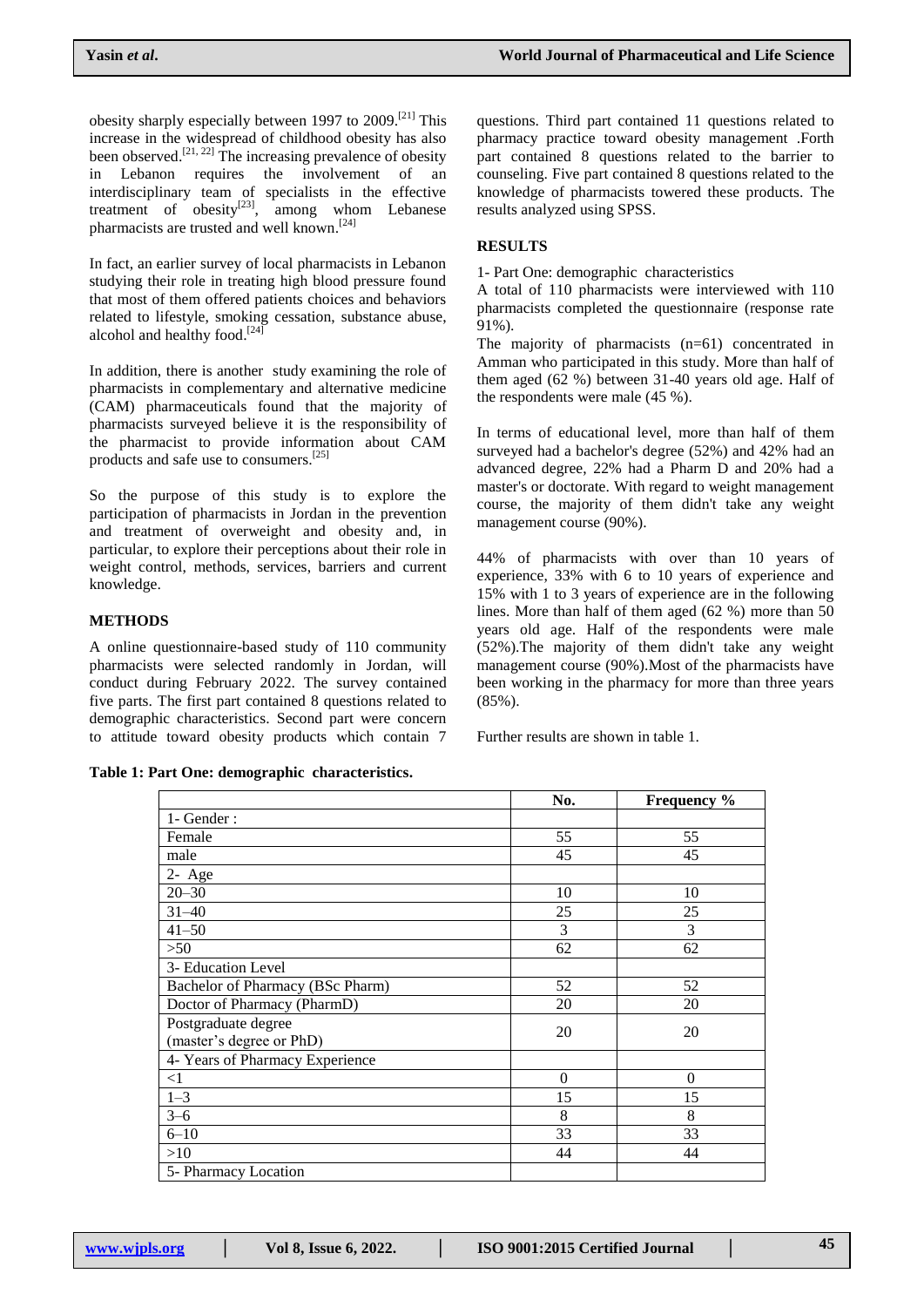| Irbid                                                  | 22 | 22 |
|--------------------------------------------------------|----|----|
| amman                                                  | 61 | 61 |
| Other                                                  | 17 | 17 |
| 6- Did you receive any weight management course?<br>No | 90 | 90 |
| 6-Commonly prescribed weight reduction products        |    |    |
| Green tea                                              | 45 | 45 |
| Oatmeal products                                       | 20 | 20 |
| Ginseng                                                | 62 | 62 |
| Green coffee bean extract                              | 26 | 26 |
| Metformin                                              | 32 | 32 |
| (R)<br>Orlistat 60                                     | 36 | 36 |
| Others (ginger, ginkgo, protein bars, grapefruit)      | 40 | 40 |
| 7-Are you aware of the products that could be used     |    |    |
| for weight reduction?                                  |    |    |
| Yes                                                    | 55 | 55 |
| N <sub>o</sub>                                         | 45 | 45 |
| 8- Have You Seen a Patient Complaining of Side         |    |    |
| Effect(s) After using weight reduction product(s)?     |    |    |
| Yes                                                    | 25 | 25 |
| No                                                     | 75 | 75 |

### 2- Attitude toward these products

Regarding attitude toward these products, the majority of respondents(61%) were strongly agreeing that over increasing in body weight is consider one the major problem in Jordan. The minority of respondents (8%) disagree that effective role of pharmacists toward weight loss products . 81% of the respondents agree with that these products should only sold in the pharmacists. 71% of pharmacist have neutral with that the information

about weight loss products is the responsibility of pharmacists.

The majority of respondents strongly agreed (42%) or agreed (45%) that Weight management course should provide to the pharmacists. Overall, the participant gave a negative review of the market, agreeing that customers abuse weight-loss products (68%) and companies abuse customers by making false information (75 %). Further results are shown in Table2.

|                                                                                          | <b>Strongly</b><br>agree | Agree | <b>Neutral</b> | <b>Disagree</b> | <b>Strongly</b><br>disagree |
|------------------------------------------------------------------------------------------|--------------------------|-------|----------------|-----------------|-----------------------------|
| Over increasing in body weight is consider one the major<br>problem in Jordan            | 6                        | 6     | 5              | 22              | 61                          |
| Effective role of pharmacists toward weight loss products                                | 51                       | 32    | 10             | 8               | 2                           |
| Pharmacists responsibility toward providing data to the<br>patients about these products |                          | 12    | 71             | 6               | 6                           |
| Weight management course should provide to the<br>pharmacists                            | 32                       | 30    | 20             | 9               |                             |
| Abuse using these products                                                               | 31                       | 39    | 10             | 15              |                             |
| There is difference between companies information and<br>practical use of these products | 15                       | 68    | 10             | 4               |                             |
| Positive role of social media toward these products                                      | 20                       | 75    | 5              |                 |                             |

### **Table 2: attitude toward these products.**

3- Practice toward weight reduction

The majority of them (75%) showed that they always dispense these products in their pharmacy. More than third of the respondents reported that the often counsel the patients to eat lower calorie diet and check drugproduct or drug-food interactions.

The minority of pharmacists showed that they rarely shared weight and height measurements with their

patients (21%), but the majority (75%) rarely measured their body fat with patients.

Most of them reported they often having their blood glucose and blood pressure measured (71% and 63%, respectively) at their pharmacy. The majority of pharmacists (52%) showed that they often Counsel them about adverse effect of these products. However, 85 % of pharmacists never reported side effects of these products. Further results are shown in table 3.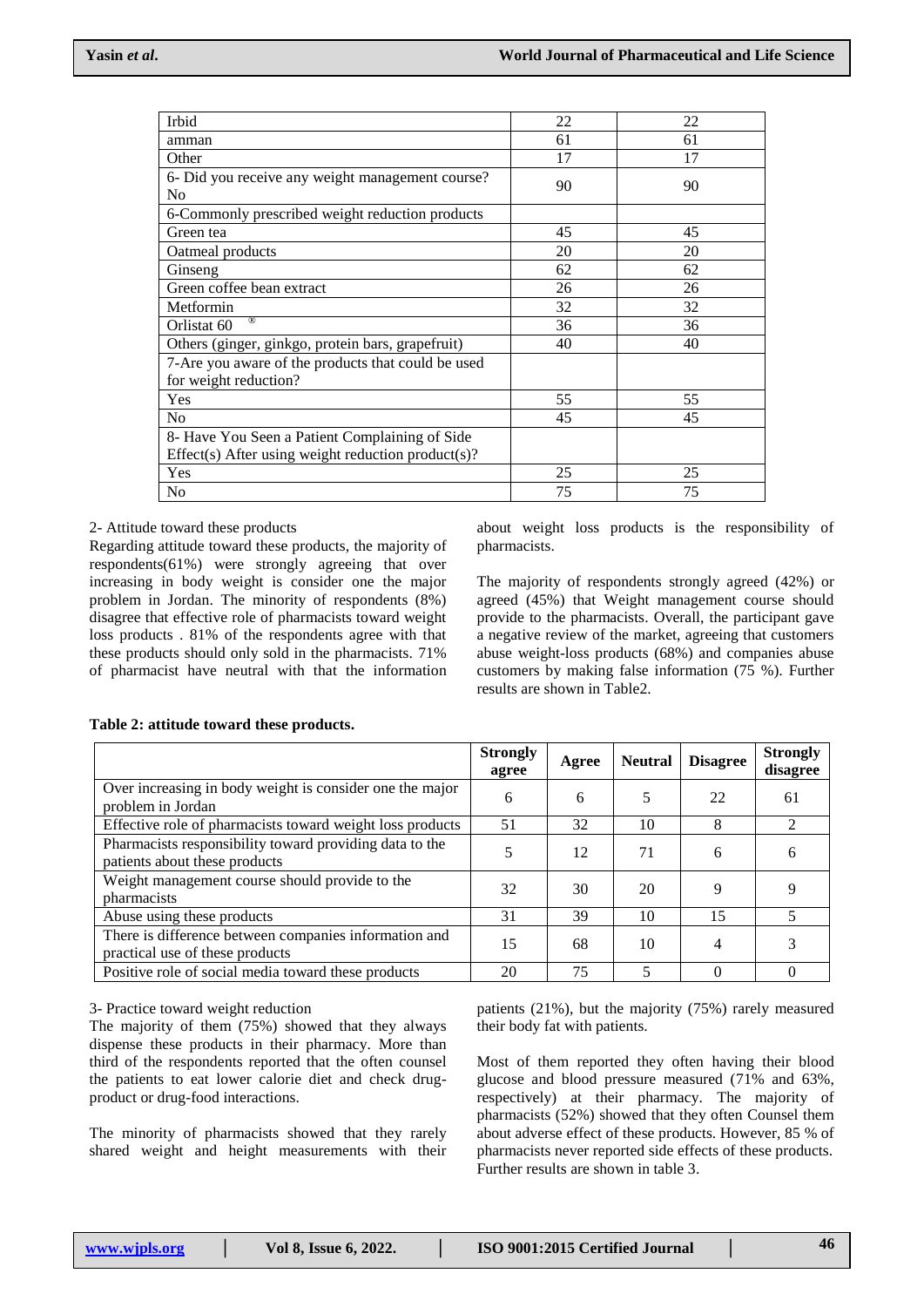#### **Table 3: practice toward weight reduction.**

|                                                     | <b>Always</b> | <b>Often</b>                | <b>Sometimes</b> | Rarely/never |
|-----------------------------------------------------|---------------|-----------------------------|------------------|--------------|
| dispense weight management things                   | 75            | 20                          |                  |              |
| check drug-product or drug-food interactions        | 32            | 36                          | 10               | 22           |
| counsel the patients to eat lower calorie diet      | 32            | 36                          | 10               | 22           |
| counsel them to walk every day about 30 min.        | 40            | 32                          | 12               | 16           |
| scale weight measurements for them                  | 20            | 25                          | 34               | 21           |
| Scale height measurements for them                  | 15            | 19                          | 45               | 21           |
| Scale fat levels in their body                      | 10            |                             | 10               | 75           |
| Counsel them about adverse effect of these products | 32            | 52                          | 8                | 8            |
| Tell you any adverse reaction of these products?    | 3             | $\mathcal{D}_{\mathcal{L}}$ | 10               | 85           |
| Measure BP                                          | 15            | 71                          |                  | 13           |
| Measure BG                                          | 11            | 63                          | 16               | 10           |

#### 4- Barrier to counseling

More than third of respondents agree/strongly agree with the following barriers to provide counseling ; not enough time (30%/35%), not enough stuff (36%/39%), not

enough space (32%/35%), not have suitable materials (32%/33%) and not enough knowledge (35%/39%).

Further results are shown in table 4.

#### **Table 5: barrier to counseling.**

|                                                        | <b>Strongly</b><br>agree | Agree | <b>Neutral</b> | <b>Disagree</b> | <b>Strongly</b><br>disagree |
|--------------------------------------------------------|--------------------------|-------|----------------|-----------------|-----------------------------|
| No enough time                                         | 30                       | 35    | 22             |                 |                             |
| No enough stuff                                        | 36                       | 39    | 10             |                 |                             |
| No enough space                                        | 32                       | 35    | 13             |                 |                             |
| Not enough knowledge                                   | 35                       | 39    | 10             |                 | Õ                           |
| Don not interested in this subject                     | 22                       | 23    | 10             | 25              | 20                          |
| Don not have a suitable materials to measure<br>weight | 32                       | 33    | 20             |                 |                             |

5- knowledge toward weight management

The minority of respondents answer BMI incorrectly, only 51% answer correctly to D/C the obesity medication when the body weight reach the target. The majority of them answer correctly about Co-administrate the green tee may affect of anticoagulation drugs (warfarin). Only

10% of respondents answer correctly about Orlistat which is C/I in patients with cardiovascular diseases. Finally, high grade pharmacists with master or pharm D have higher knowledge toward weight management than others.

Further results are shown in table 5.

#### **Table 5: knowledge toward weight management.**

| <b>True/False</b>                                         | Correct answer% |
|-----------------------------------------------------------|-----------------|
| Obesity is consider when BMI > 29.9 kg/m <sup>2</sup> .   | 75              |
| d/c the obesity medication when the body weight           | 80              |
| reach the target                                          |                 |
| Laxatives are effectives drug in lowering body weight     | 10              |
| Herbal Laxative (like senna, cascara, etc) are consider   |                 |
| for pregnant or breast feeding women                      |                 |
| High quantity of green tee may exacerbate toxicity        | 4               |
| The main adverse effect of Orlistat is gastrointestinal   | 35              |
| toxicity                                                  |                 |
| Co-administrate the green tee may affect of               | 10              |
| anticoagulation drugs (warfarin).                         |                 |
| Orlistat is C/I in patients with cardiovascular diseases. |                 |

## **DISCUSSION**

In general, the results of the study showed a positive general view of pharmacists toward their role in weight control. In terms of performance, despite being involved in weight control and control consultations, a significant

proportion of pharmacists had difficulty performing important diagnostic procedures, BMI or measuring blood pressure.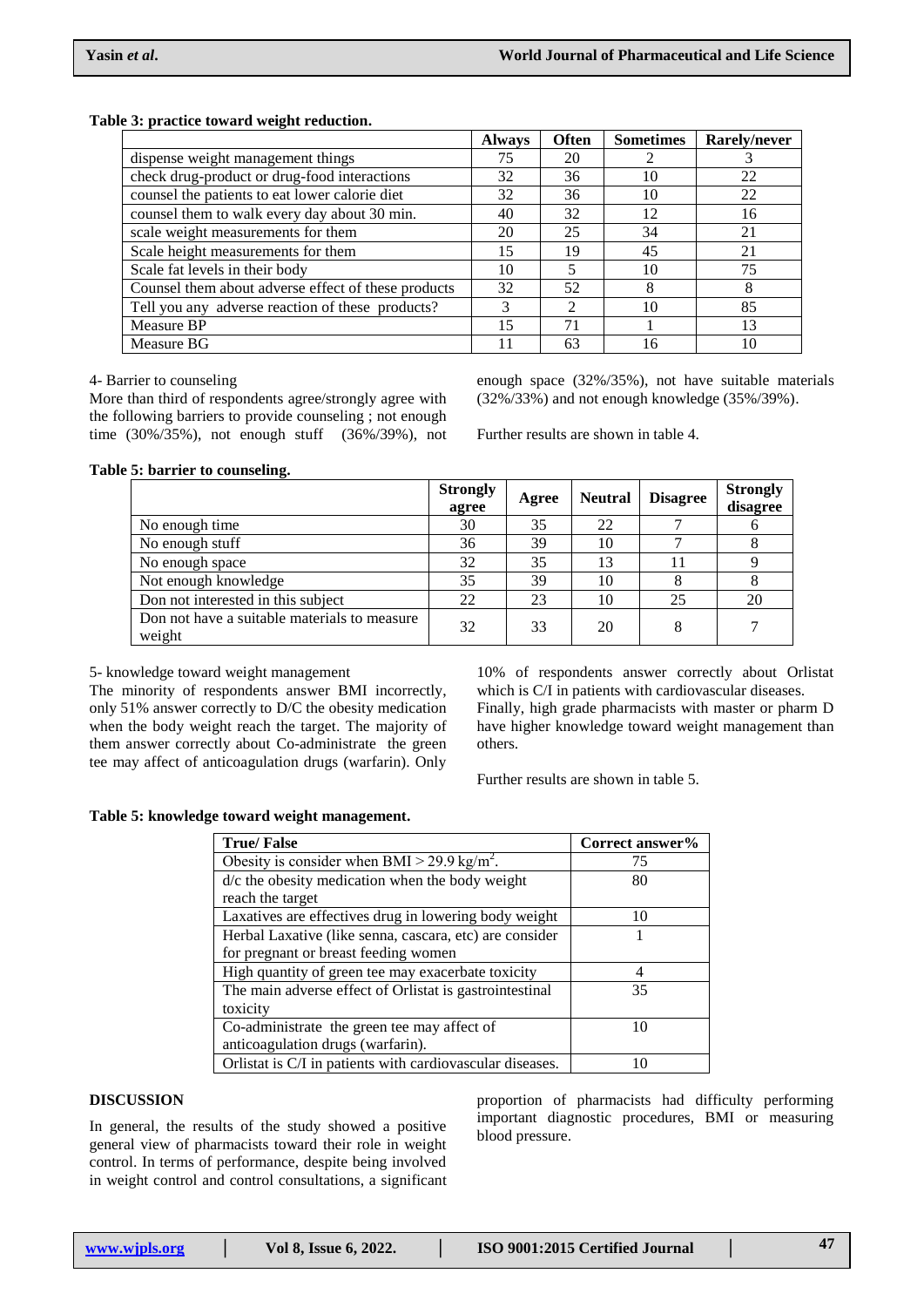Additionally, while more than half of pharmacists in this study asked about product side effects, only one third wrote such side effects to the company or health care representative.

This study has significant gaps in knowledge among pharmacists, especially regarding the side effects of certain weight-control and their interactions with other drugs. In this study, factors that were significantly associated with good skills were higher education (master's).

In this study, most of respondents believed that their role in weight control was important and that the distribution of diet products should be the responsibility of the pharmacist.

In particular, the results showed that while pharmacists believed they could play a role in weight control, they also believed in the significant role of an interdisciplinary team and that other medical teams could take the lead.

These results are consistent with previous published studies showing that a survey of 128 local pharmacists in Scotland showed a positive attitude towards weight control services. [26]

In addition, another study that conducted in Australia that examined pharmacists' views on the provision of weight control services found that respondents clearly understood the important role of pharmacists in obesity management as part of a team.<sup>[17]</sup> In Australia, a recent study of pharmacy students and young pharmacists found that the pharmacists rated their perceived role in give positive obesity management counseling.<sup>[27]</sup>

Since few of tenths of weight management products found in pharmacies are approved drugs, they are not classified to rigorous testing for safety and quality. [28]

In this assay, pharmacists' positive attitude towards their role in weight control was also reflected in their work, with most pharmacists always distributing weightmanagements products and educating patients about healthy habits such as weight loss and recommended nutrition.

Some studies showed more sophisticated weight loss meetings in the role of a pharmacist, such as education program and weight loss courses.<sup>[29,30,31]</sup>

In general, the result of this study is similar to another study that took part in Australian which showed that medication and weight loss advice remained the two main pillars of the pharmacist's role in weight control.<sup>[17]</sup> It is concerning that in this study, some of the methods

reported by respondents compromised their efficacy and safety in weight control .For example, pharmacists who took height and weight measurements, less than 5% measure BMI, or gave body fat.

Most scientific reports use other criteria such as measure the width of the person and distribution of fat.<sup>[48]</sup> Half of the respondents did not discuss the side effects of these products with their patients. According to the American Pharmacists Association, discussion the safety and affectivity of these products with the patients is very important for the patients.<sup>[33]</sup> Therefore, more than half of the respondents said they did not document any drug toxicity or side effects.

Additionally, the most of pharmacists who documented these side effects sand them to the manufacturing company. Similar measures were shown among local pharmacists in Lebanon regarding complementary and  $\alpha$ lternative drugs.<sup>[25]</sup> These safety measures threaten patient healthy as many side effects have not been reported and can have serious health consequences.

Additionally, reporting these side effects to a manufacturer or whose primary goal is to monetize the sale of a drug raises serious ethical questions about such action. In this study, pharmacists' attitude and actions related to weight control faced significant knowledge gaps in this area.

In addition, in case of the fact that most of them in this study were involved in the sell of weight management products, a significant proportion of questions about side effects and drug interactions were answered incorrectly.

These knowledge gaps were also identified in other studies in which pharmacists highlighted the requirement for training in weight loss counseling, diagnosis of obesity, and the use of weight management medications. [26,27]

Although education pharmacist training programs in Jordan have evolved to accommodate the evolution of the pharmacy role from drug delivery to more focused patient care services, such as weight control counseling.

Activation of health ministry and pharmacy association have been shown to increase pharmacy knowledge in many aspects of weight control.<sup>[34,35,36]</sup> Along with pharmacy education, the results of this study indicated that obtaining a master's degree or pharm. D in pharmacy has a positive acknowledge toward these fields.

According to barriers, the findings of this study indicated that a significant proportion( over than third) of pharmacists surveyed agreed that time, space, staff, salaries, and related equipment are the major barriers to providing weight control counseling. These barriers were also noted in another studies.  $[10, 15, 17, 26]$  $[10, 15, 17, 26]$  $[10, 15, 17, 26]$  $[10, 15, 17, 26]$  $[10, 15, 17, 26]$  $[10, 15, 17, 26]$  $[10, 15, 17, 26]$ 

The creation of multidisciplinary action models and increase technicians are very important to overcome time barriers.<sup>[37]</sup> To overcome the space barrier, the pharmacy should designed to support dispensing and counseling role of the pharmacists.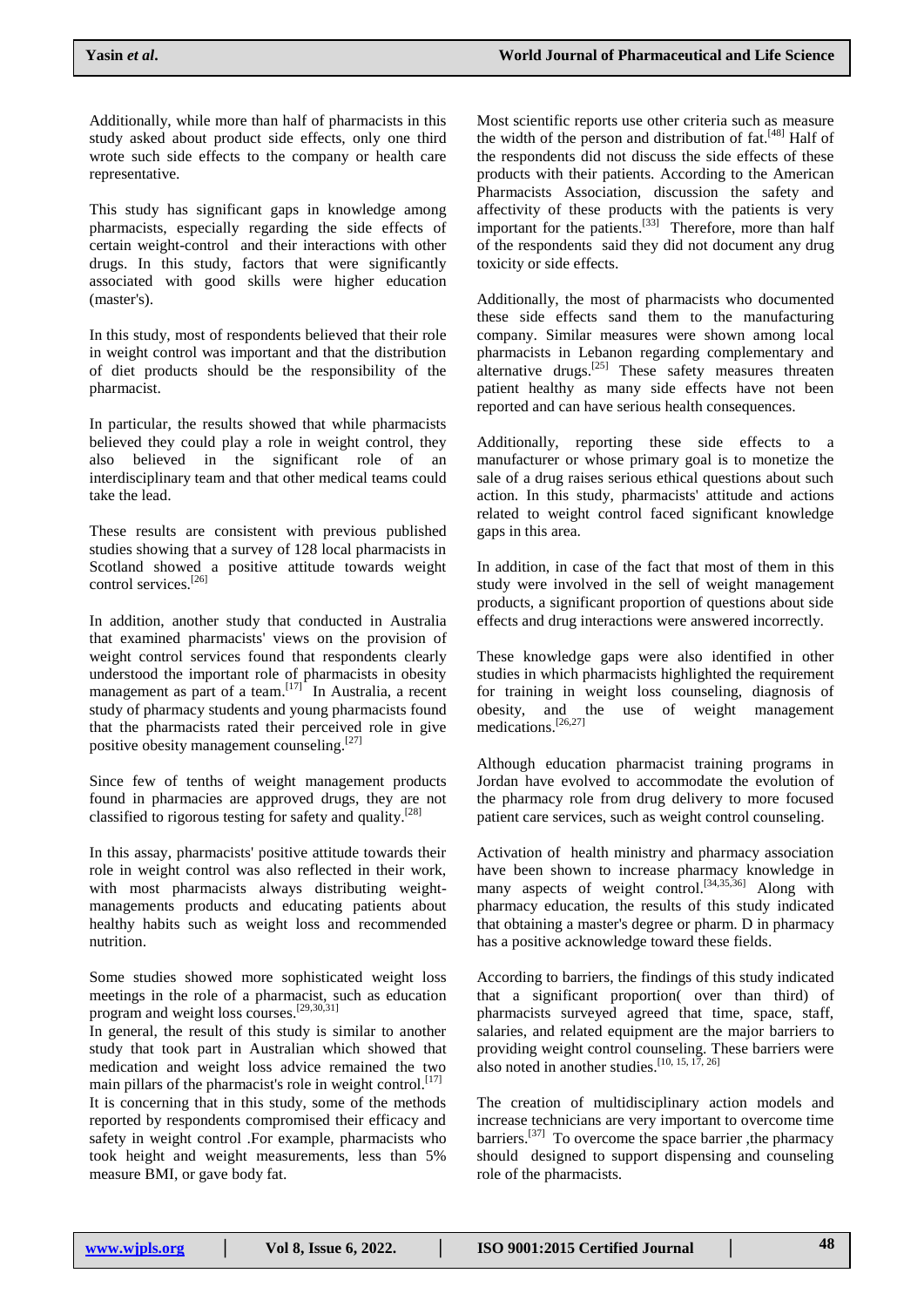Several studies have attempted to change the appearance of the pharmacy by placing the pharmacist in front of the counter. these showed promising results as they provided more guidance to the pharmacist.<sup>[38,39]</sup>

# **CONCLUSIONS**

The findings of this assay indicated that community pharmacists in Jordan are generally positive about their role in weight control and are involved in counseling on weight loss and weight control products.

Furthermore, the study results revealed significant gaps in pharmacists' current work (for example, underreporting of side effects) and knowledge, especially regarding the adverse effects of some products and their interactions with other drugs.

Finally, the results of the study provided important information about the beliefs, practices and knowledge of the respondents in the Jordan toward weight management. Collaborative efforts health ministry and pharmacy association, to initiate the role of pharmacists in obesity management.

# **REFERENCES**

- 1. World Health Organization. Obesity and overweigh fact sheet. 2018. [https://www.who.int/en/news](https://www.who.int/en/news-room/fact-sheets/detail/obesity-and-overweight)[room/fact-sheets/detail/obesity-and-overweight.](https://www.who.int/en/news-room/fact-sheets/detail/obesity-and-overweight) Accessed 7 May 2019.
- 2. Malnick SD, Knobler H. The medical complications of obesity. J Assoc Physicians, 2006; 99(9): 565–79.
- 3. Chu D-T, Nguyet NTM, Nga VT, Lien NVT, Vo DD, Lien N, et al. An update on obesity: mental consequences and psychological interventions. Diabetes Metab Syndr, 2018; 13(1): 155-160.
- 4. Ng M, Fleming T, Robinson M, Thomson B, Graetz N, Margono C, et al. Global, regional, and national prevalence of overweight and obesity in children and adults during 1980–2013: a systematic analysis for the global burden of disease study 2013. Lancet, 2014; 384(9945): 766–81.
- 5. Aboueid S, Bourgeault I, Giroux I. Nutrition and obesity care in multidisciplinary primary care settings in Ontario, Canada: short duration of visits and complex health problems perceived as barriers. Prev Med Rep, 2018; 10: 242–7.
- 6. Bright D, O"Hare K, Beesley R, Tapp H. Tipping the scales: provider perspectives on a multidisciplinary approach to obesity. Exp Biol Med, 2019; 244(2): 183–92.
- 7. Gray L, Chamberlain R, Morris C. "Basically you wait for an 'in'": community pharmacist views on their role in weight management in New Zealand. J Primary Health Care, 2016; 8(4): 365–71.
- 8. Pharmacists ASoH-S. ASHP statement on the role of health-system pharmacists in public health. Am J Health Syst Pharm, 2008; 65(5): 462–7.
- 9. Babb VJ, Babb J. Pharmacist involvement in healthy people 2010. J Am Pharm Assoc, 1996; 2003; 43(1): 56–60.
- 10. Awad A, Waheedi M. Community pharmacists role in obesity treatment in Kuwait: a cross-sectional study. BMC Public Health, 2012; 12(1): 863.
- 11. Mossialos E, Naci H, Courtin E. Expanding the role of community pharmacists: policymaking in the absence of policy-relevant evidence? Health policy, 2013; 111(2): 135–48.
- 12. George PP, Molina JA, Cheah J, Chan SC, Lim BP. The evolving role of the community pharmacist in chronic disease management-a literature review. Ann Acad Med Singap, 2010; 39(11): 861–7.
- 13. Anderson C, Blenkinsopp A, Armstrong M. The contribution of community pharmacy to improving the public's health. Report 1, Evidence from the peer-reviewed literature, 1990–2001; 2003.
- 14. Pharmacists ASoH-S. ASHP therapeutic position statement on the safe use of pharmacotherapy for obesity management in adults. Developed by the ASHP Commission on Therapeutics and approved by the ASHP Board of Directors on April 23, 2001. Am J Health Syst Pharm, 2001; 58(17): 1645–55.
- 15. Jordan MA, Harmon J. Pharmacist interventions for obesity: improving treatment adherence and patient outcomes. Integ Pharm Res Practice, 2015; 4: 79.
- 16. Rosenthal M, Ward LM, Teng J, Haines S. Weight management counselling among community pharmacists: a scoping review. Int J Pharm Pract, 2018; 26(6): 475–84.
- 17. Um IS, Armour C, Krass I, Gill T, Chaar BB. Managing obesity in pharmacy: the Australian experience. Pharm World Sci, 2010; 32(6): 711–20.
- 18. Malone M, Alger-Mayer SA. Pharmacist intervention enhances adherence to orlistat therapy. Ann Pharmacother, 2003; 37(11): 1598–602.
- 19. Ahrens RA, Hower M, Best AM. Effects of weight reduction interventions by community pharmacists. J Am Pharm Assoc, 2003; 43(5): 583–9.
- 20. Sibai AM, Nasreddine L, Mokdad AH, Adra N, Tabet M, Hwalla N. Nutrition transition and cardiovascular disease risk factors in Middle East and North Africa countries: reviewing the evidence. Ann Nutr Metab, 2010; 57(3–4): 193–203.
- 21. Nasreddine L, Naja F, Chamieh MC, Adra N, Sibai A-M, Hwalla N. Trends in overweight and obesity in Lebanon: evidence from two national cross-sectional surveys (1997 and 2009). BMC Public Health, 2012; 12(1): 798.
- 22. Nasreddine L, Naja F, Tabet M, Habbal M-Z, El-Aily A, Haikal C, et al. Obesity is associated with insulin resistance and components of the metabolic syndrome in Lebanese adolescents. Ann Hum Biol, 2012; 39(2): 122–8.
- 23. Mallat S, Geagea AG, Jurjus R, Rizkallah A, Oueidat D, Matar M, et al. Obesity in Lebanon: a national problem. World J Cardiovasc Dis, 2016; 6(06): 166.